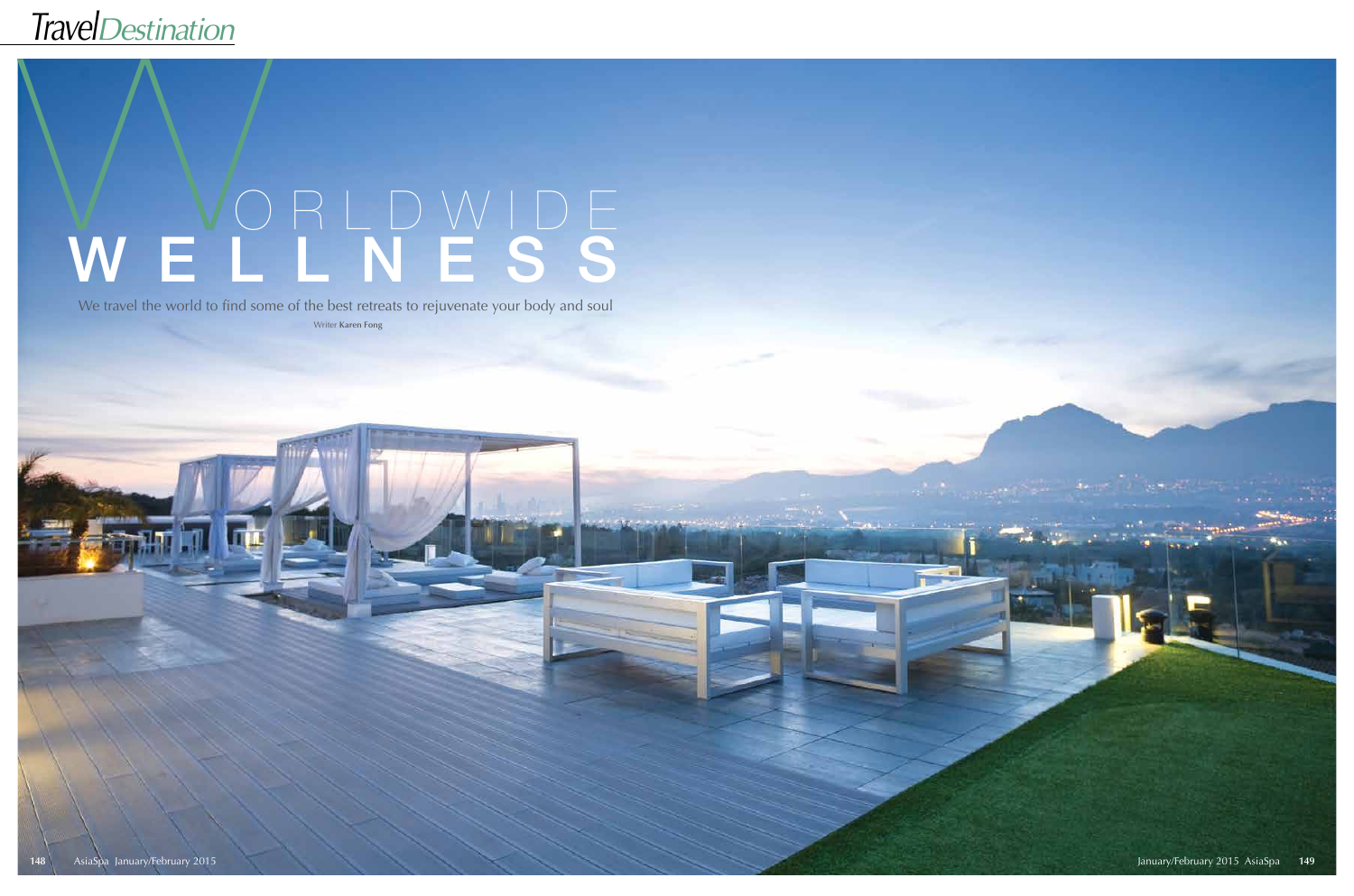### *TravelDestination*



THIS PAGE: Experience traditional treatments at the Four Seasons Resort<br>Maldives at Landaa Giraavaru. OPPOSITE<br>PAGE: SHA Wellness Clinic overlooks the Mediterranean Sea; relax by the indoor pool at S HA Wellness Clinic

The world is your oyster, so why limit<br>yourself when it comes to finding a<br>retreat that rejuvenates the soul and<br>the senses? From Europe to Asia the many yourself when it comes to finding a retreat that rejuvenates the soul and the senses? From Europe to Asia the many options out there cater to those looking for a cleanse – body or mind, or something more spiritual. Sample indigenous treatments from cultures around the world or discover the healing properties of silence. Whatever you're looking for, there's something out there for everyone.

### SHA Wellness Clini c, Spain

### FOUR SEASONS RESORT s MALDIVES AT LAND s Giraavaru, The M aldive

Located on the mountainside part of the Sierra Helada Natural Park, overlooking the Mediterranean Sea, S HA Wellness Clinic is famous as one of Europe's top wellness destinations. Its location is as much a destination as the state-of-the-art facility, the climate is mild all year around, and it has been recognised by the World Health Organisation as having one of the world's best climates, a good environment to escape to improve your health. S HA is well-known for fusing nutrition and natural therapies (known as the S HA Method), Healthy-Ageing and non-invasive Aesthetic Medicine. The S HA Method combines modern macrobiotic nutrition with natural therapies from the S HA Academy for a personalised educational programme to balance body, mind and

### MAGNIFY YOUR LIGHT RETREATS, BALI AND INDI a



spirit. The idea is to foster the power to cure oneself and combines treatments, including acupuncture, shiatsu, tai chi, moxibustion and reiki amongst others. Stays are recommended for a minimum of seven days to best rebalance the soul. **www.shawellnessclinic.com** 

Luxuriate in the Maldives while balancing body and mind through Ayurvedic practices at the Four Seasons Landaa Giraavaru, where two Ayurvedic physicians and expert therapists oversee the treatments and longer immersions. Besides the traditional one-off treatments, such as Shirodhara and Elakkizhi, guests can take part in seven- to 21-day Ayurvedic immersions that take them on their own tailored transformational path to wellness. This is accompanied by doshaspecific selections in all the restaurants. Guests can also sample the three Siddha Tantric rituals designed for men, women and couples while at the resort. These 90-minute rituals include a tantric massage, herbal steam and bath and are designed to nurture and awaken the body. The spa also offers a Chakra Blessing ritual where the body's seven main chakras are cleansed



and balanced in order to improve the flow of emotional and spiritual energy. Using products made by ila, these treatments range from two to three hours to completely rejuvenate the being.

**www.fourseasons.com**

For a chance to experience something new in Asia, join Anastasia Williams, Asia's first certified Naam Yoga instructor on a series of retreats throughout the year in Bali and India. Naam Yoga combines breathing techniques, vocal vibrations, yogic movements, mudra (hand postures) therapy and Kabbalah wisdom into a yoga practice that encourages natural healing and mental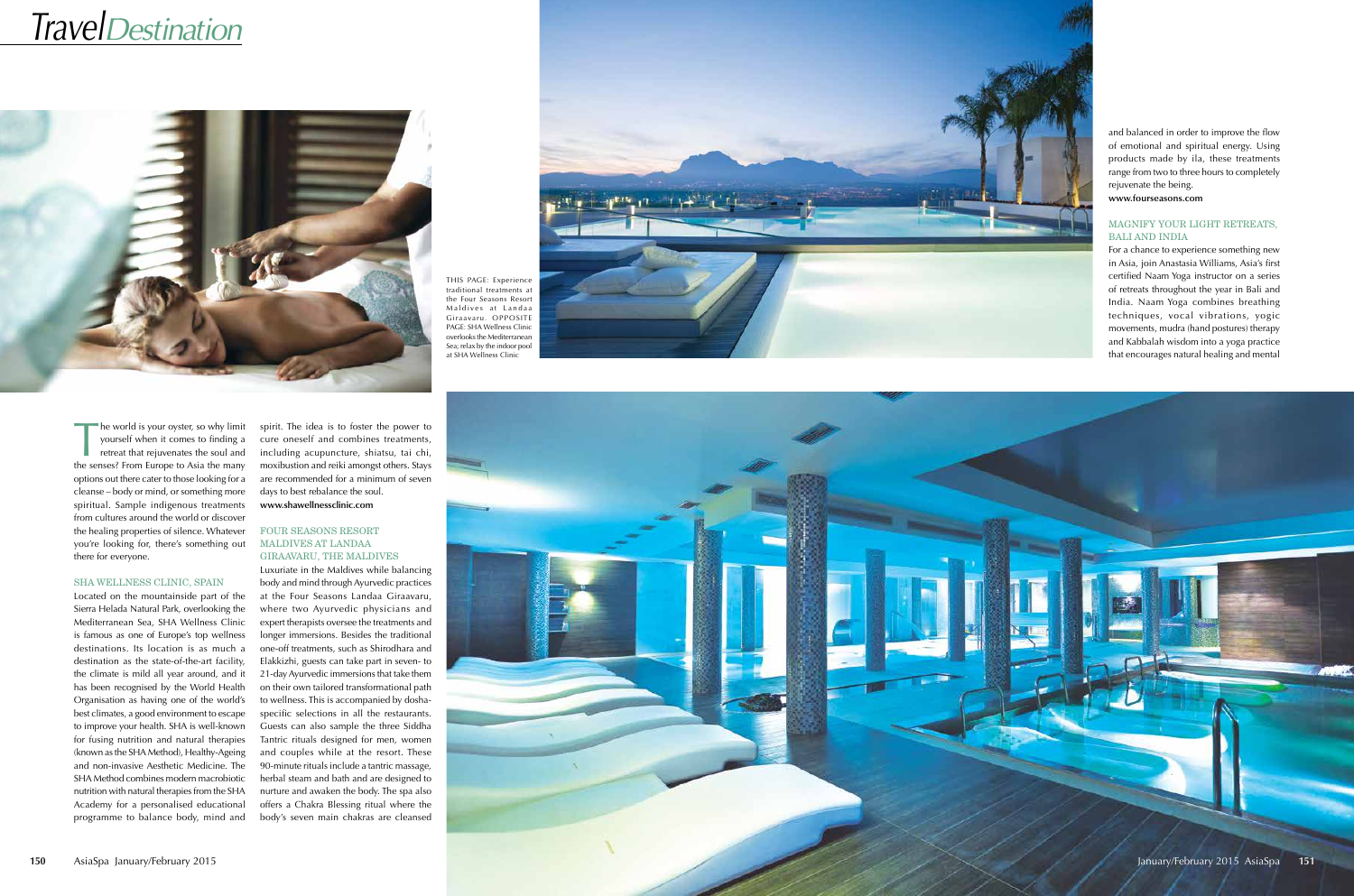

### NUALA RETREATS, BALI a a

### **GERMANY**

### *TravelDestination*



Situated in Bali, Nuala Retreats offers an innovative p H Balance Cleansing programme, which is a cleansing and detoxification process. Also known as an active cleanse, it aims to get the body moving to speed up metabolism and improve blood circulation. It is both an ideal way to jump-start the body or to rejuvenate oneself for a more long-term healthy lifestyle. The programme includes a juice menu packed with super-foods and enzyme-rich juices as well as livercleansing tonics that are beneficial to your health and support detoxes and weight-loss. Activities during these three-day to twoweek cleanses include daily yoga, as well as afternoon cardio, daily massages, detox baths and body brushing, which is known to improve circulation. Guided meditation and deep relaxation sessions also give your mind just as much a chance to relax and rejuvenate as your body. Results include better complexion, a cleaner colon and an uncluttered mind. **www.nualaretreats.com**  Brenner s Park-Hotel & Spa,

Located in the hotsprings haven of Baden-

OPPOSITE PAGE: Magnify Your Light offers Naam Yoga retreats in Bali and India. THIS PAGE: Ayurvedic physicians at the Four Seasons Resort Maldives at Landaa Giraavaru help guests to restore the balance to their body and mind; Nuala Retreats is the perfect place to detox



Baden, Brenners Park in Germany is the leading medical spa in the region. Brenners Spa offers spa breaks and medical care, including programmes such as the Brenners Vitality Detox, which features a seven-day personalised menu and detox treatments, including personal training sessions and mud wraps to cleanse the skin. Their more intense Medical Detox includes colonics and medical lymphatic drainage techniques. The hotel has recently opened Villa Stephanie, 5,000 sq m of space purely devoted to spa and wellness, covering five floors with sauna, plunge pool, private gym and hammam. Villa Stephanie can be completely disconnected from electronics in order to minimise electronic noise during healing, for a true tech-detox.

**www.brenners.com** 

### BELMOND SANCTUARY LODGE, l, **PERU**

Experience the spiritual side of South American healing by taking part in the Pachamama Tribute ceremony with a shaman at the ancient site of Machu Picchu. At Belmond Sanctuary Lodge, this cleansing and purifying ceremony is designed to bring you closer to the earth, hence the name

clarity. A rejuvenating practice, it balances the body's internal systems and boosts overall confidence for an ultimately more positive mindset. Each retreat addresses total well-being through yoga and meditation, workshops and treatments to help release negativity and attitudes or habits that hold one back. Retreats generally last seven days, designed around the mystical and healing power of the number, which can shift consciousness physically, emotionally and spiritually. Participants arrive a day before and leave a day after so as not to rush the process. Magnify Your Light plans to hold three retreats this year in Bali and India, and prices include luxury accommodation and healthy meals throughout the stay. **www.magnifyyourlightretreats.com**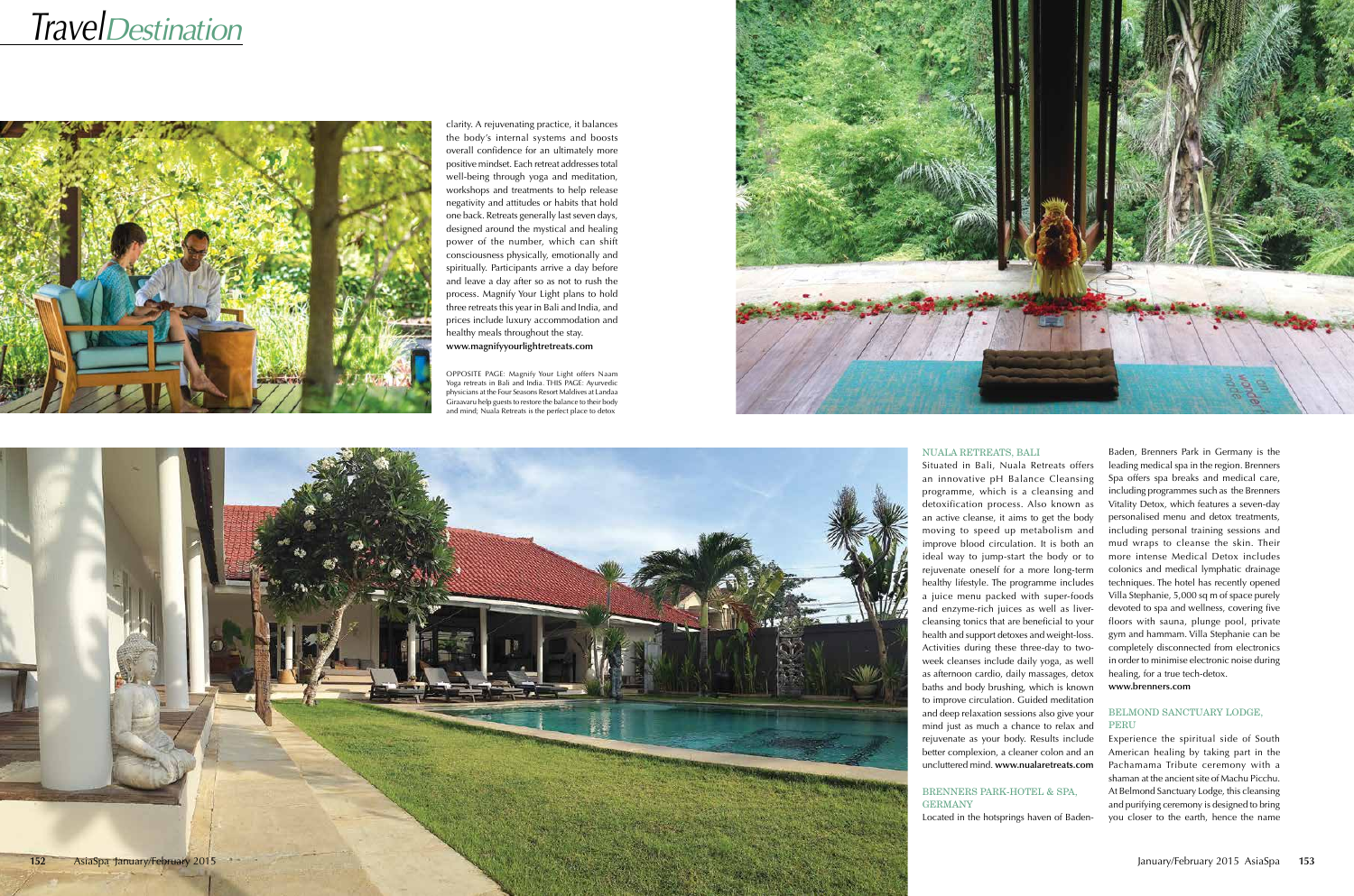as ' Pachamama' means Mother Earth. An Andean shaman will guide you through the ritual and make dedicated offerings of cereals, grain, fruit and cocoa leaves. The only hotel located adjacent to the ancient site of Machu Picchu, it is the perfect place to connect and ground oneself through the earth with a dedicated relaxation area for yoga and meditation or to sample authentic Inca treatments al fresco in the garden facing Huayna Picchu. Guests can also experience Cocoa Leaf Reading, an ancient ceremony conducted by an Andean priest. A prayer is said to the mountain spirits, after which three leaves are raised and blown on in the direction of the mountains and a handful of leaves are dropped over a coloured cloth. According to their position, the priest will determine what lies ahead. **www.belmond.com**

### YOBABA LOUNGE, FRANCE a l

A chic retreat in the foothills of the French Pyrenees mountains held in the medieval village of Chalabre, Yobaba Lounge is a little bohemian sanctuary centred in the Village Chateau, featuring a walled garden, surrounded by stillness and replete with locally sourced, delicious gourmet food that focuses on mostly raw, no grain, no dairy and sugar-free offerings to quickly rebalance the body. The five- to seven-day

# *TravelDestination*



OPPO SITE page: Unwind by the pool at the Brenners Park-Hotel & Spa. THIS PAGE: Healthful raw food served at Yobaba Lounge